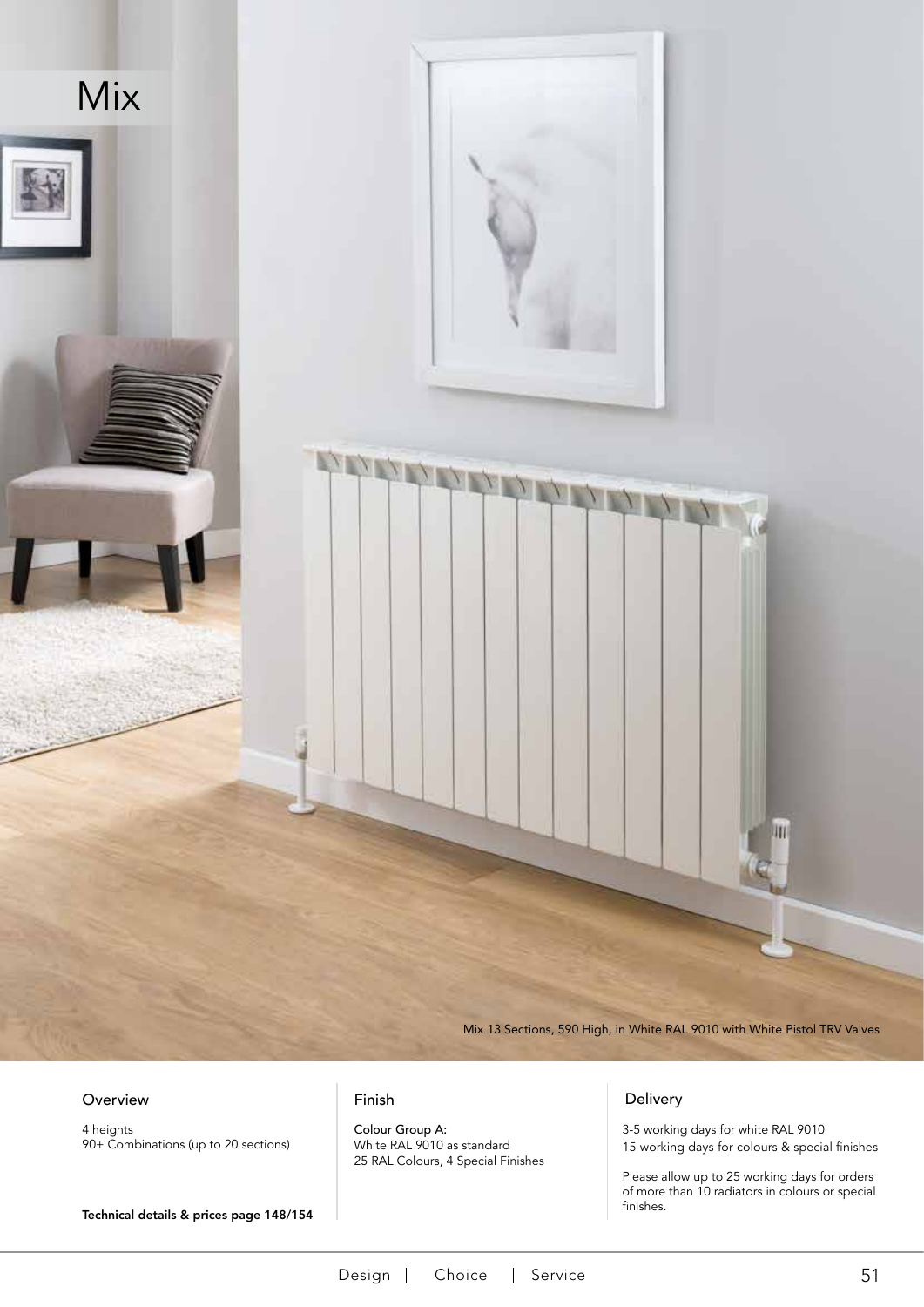# Sectional Aluminium shown on pages 42-51

## **Overview**

Aluminium; 5 different profiles; Vip, Oscar, Ottimo, Mix & Vox 10 year warranty



# Finish

White RAL 9010 standard, 25 RAL Colours (listed below), 4 Special Finishes: 9006 White Aluminum, 9007 Grey Aluminium, Matt White, Matt Black. Please call 01342 302250 for a RAL or Special Finish chart

# Delivery

3-5 working days for white RAL 9010

15 working days for colours & special finishes, please allow up to 25 working days for orders of more than 10 radiators in colours or special finishes



The Sectional Aluminium range offers 5 designs to accommodate any choice of interior scheme and is incredibly versatile with hundreds of possible size options across the range all available from stock.

## You can select your radiator in 3 ways

- • Using the Quick Selection tables (our most popular sizes) on pages 149-154
- • Use our online radiator builder to help select the best configuration for your room, www.theradiatorcompany.co.uk
- Build a radiator by section to meet your needs using the section tables on pages 151-154, you can alter the height and number of sections to achieve required BTU output within a fixed space.

## Ordering your sectional Aluminium Radiator can be completed in a few simple steps

- • All prices and outputs are given by section.
- Price per section includes plugs, bushes, air vent and wall brackets

First work out the required heat output for your room; to find your outputs consult your installer or you can use the heat output calculator on our website www.theradiatorcompany.co.uk, then choose one of the three methods above to specify your radiator; Quick Pick, Online or select using the following process;

1. Consider the rough dimensions of the radiator(s) you need for your room(s); vertical or horizontal, length, height & depth

## 2. Choose a suitable height per section allowing at least 100mm for pipework coming from the floor

- 3. Calculate the number of Sections you need by dividing the required BTU (Watt) output with the BTU (Watt) output per section; *e.g 4811 BTUs divided by 420 = 11.45, (we always suggest rounding up, as it is better to have too much output, than too little) therefore 12 sections based on Vip 590*
- 4. Choose your colour; our Aluminium Radiators are now available in a selection of the top 25 most popular colours from the RAL range. Please specify your RAL colour at time of order. White RAL 9010 is our standard.



- 5. Work out the price of your radiator by multiplying the section price by the total number of sections *e.g Vip 590 high, 12 sections in white = £32.34 x 12 = £388.08 (inc VAT)*
- 6. Place your order by using the Sectional Model Code x No. of Sections needed and noting the colour number and name selected; *e.g VIP59 X 12 in White RAL 9010*